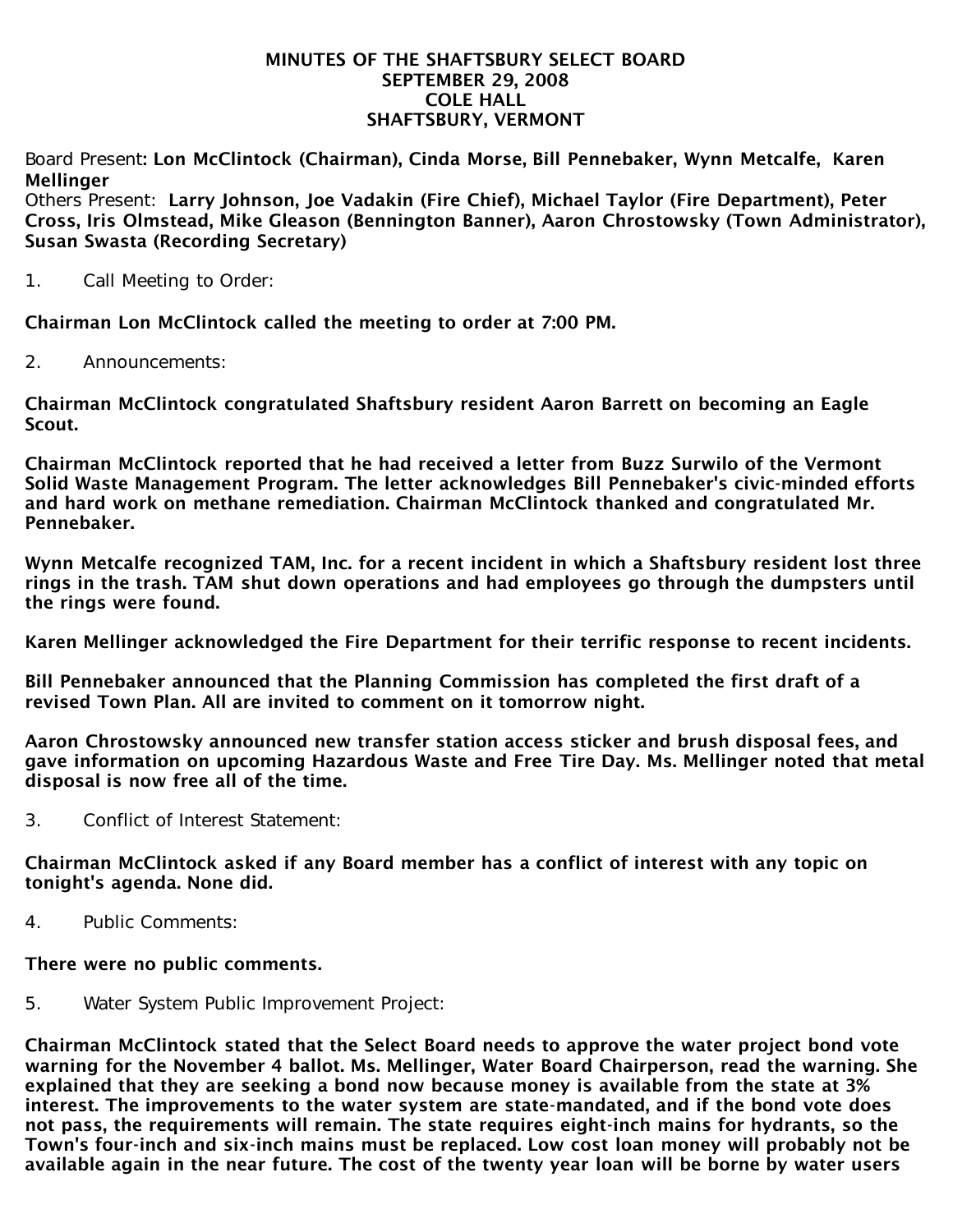only, but must be voted on by the whole Town because the Town is the entity taking on the loan.

The Water Department has come up with a flat charge to water users based on average residential use, which constitutes a unit. A typical household would be one unit, and a larger institution like the school would be charged for multiple units. Ms. Mellinger stated that anyone with questions may call her or Water Superintendent Joe Herrmann. There will be an informational meeting on the evening of November 3.

Shaftsbury resident Peter Cross asked what will happen if the bond is voted down. Mr. Chrostowsky replied that they would probably put it on the ballot again in March, since it could be voted on twice in one year. Chairman McClintock noted that the cost to the typical water user would be about \$7 per month.

Ms. Morse made motion to approve the water project bond vote warning as presented. Mr. Pennebaker seconded. Motion carried 5-0-0.

Mr. Chrostowsky said that the Board needs to approve the final design construction application for the water project tonight. Mr. Pennebaker suggested that the application be circulated so that they can look at it before voting. Ms. Mellinger asked Board members to look at the newsletter on the project. She wants their approval before it goes out this week.

6. Village Center Designation:

Chairman McClintock stated that discussion of the Village Center Designation will be postponed until the next meeting because the final map is not ready yet.

7. Dust Control Plan:

Chairman McClintock said that Board members have all received Road Foreman Ron Daniels' map of heavy-traffic road sections to be treated with calcium chloride. Mr. Chrostowsky stated that the estimated mileage is 23.52. At a cost of 88 cents per gallon, application of a 16% chloride concentration on these sections will cost \$10,348.80.

Ms. Mellinger asked if any chloride has been put down since the last meeting, given that there has been lots of rain. Mr. Chrostowsky replied that he is not aware of any chloride treatment having been done. Ms. Mellinger asked if it is too late in the season to grade and apply chloride to all of this road mileage. She asked if it would it be better to wait until spring. Chairman McClintock said that they have to trust Mr. Daniels' judgment on this, and Mr. Chrostowsky added that he is not certain that no roads have been treated. After further discussion, Chairman McClintock said he will talk to Mr. Daniels about this at their Wednesday morning meeting. He noted that the Board has already approved \$7,000 for chloride. Ms. Morse suggested that they discuss the remaining \$3,500 after the budget discussion. All agreed.

8. Current Budget Adjustment Plan:

Chairman McClintock stated that Head Lister Angie Abbatello is OK with the freeze on \$5000 of reappraisal funds as long as the freeze is across the board for all departments, does not take the full amount budgeted, and is subject to being put back if conditions improve. Mr. Chrostowsky reported that Development Review Board (DRB) Chairperson Phylis Porio is OK with the \$1,000 freeze on professional services funds, but hasn't discussed it with her whole board.

Fire Chief Joe Vadakin came to the table to discuss the proposed freeze on fire department funds. He preceded the discussion by announcing that the fire department's work in the Brownell salvage yard fire had been given a cover photo in Firehouse magazine, and they had been awarded a plaque. He passed the magazine around.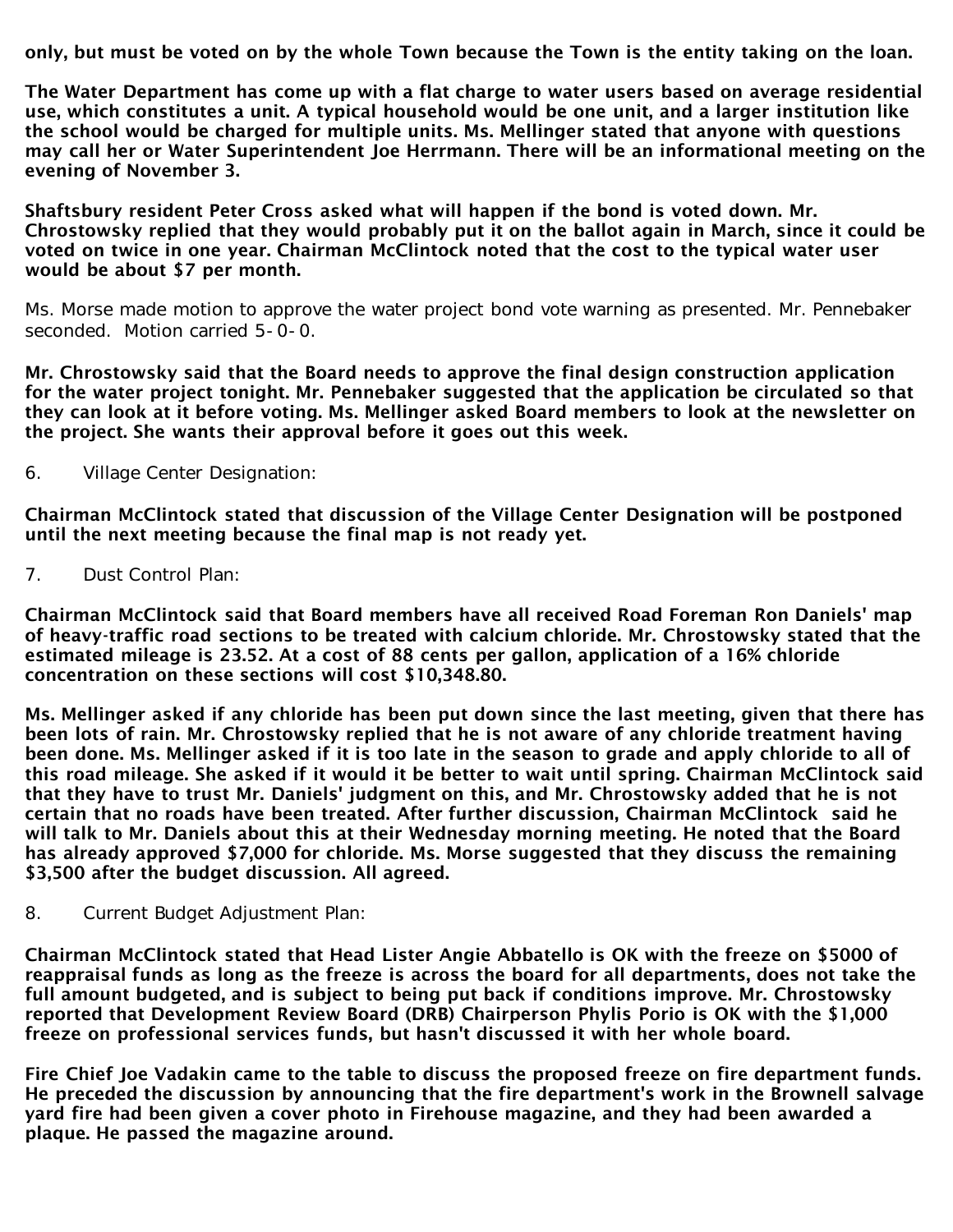Chief Vadakin reported that he had just found out today that they have to replace a pump on an eight-year-old truck, at a cost of \$10,000. He hopes it is under warranty. In addition, the engine of one of the other trucks began to smoke yesterday, and will probably need a new head gasket, which will be a major repair. There is only \$8,000 in the equipment fund, so they will have to come up from \$2,000 from somewhere else. Chief Vadakin went over other necessary expenditures on breathing devices, air bottles, and extrication tools inspection. Given these circumstances, he does not see how \$4,000 can be frozen from the equipment fund.

There was a discussion of the pump which must be replaced, and Chief Vadakin explained that it is due to the corrosion from foam residue. He said that maintenance was performed correctly, but this was a design flaw that has since been corrected by the manufacturer with protective rods. He said there may be a recall down the road, but they can't count on it. There was further discussion of the repair, and Chief Vadakin said he will have more information at the end of the week, since this just happened.

Chairman McClintock said that they may need to take the amount saved on the Fire Department insurance and bond and put it back in the budget to cover truck repair. Mr. Metcalfe asked about the status of reimbursement to the fire department for their work on the recent accident on Rte. 7A. Chief Vadakin replied that paperwork had been submitted, but they have been applying for reimbursement for incidents all summer, and have yet to receive anything. There was discussion of the reimbursement issue.

Ms. Mellinger asked whether it might be a good idea to get the Town's state representative involved, in order to try to get a state statute so that towns may submit bills to insurance companies. Mr. Chrostowsky noted that Rep. Alice Miller had said that if they draft language, she will pursue it.

Chairman McClintock asked Chief Vadakin to get back to them when he knows more. Chief Vadakin said he will take \$7,000 from the fire truck fund and probably \$3,000 from the equipment fund. Mr. Chrostowsky suggested using money from the reserve fund, since this is a major expenditure to an active truck that will last more than one fiscal year. Chief Vadakin reviewed the expenditures from the equipment fund and the communication fund. He will report back to the Board this week. Chairman McClintock thanked him for coming out.

Chairman McClintock went over the budget amounts that are still subject to the budget freeze: \$5,000 from the reappraisal fund, \$1,000 from DRB professional services, \$1,000 from the tree warden, \$1,500 from the landfill cap payment, \$2,000 from highway subcontracting, \$4,000 from tub grinding of brush, and \$11,500 from calcium chloride. The chloride amount may be adjusted when they hear back from Mr. Daniels.

Ms. Morse made motion to approve the budget freeze amounts as listed. Mr. Pennebaker seconded. Motion carried 5-0-0.

9. Review and Approve Minutes:

# September 22, 2008 Select Board minutes

Ms. Morse made motion to approve September 22, 2008 minutes. Ms. Mellinger seconded.

# The following correction to the September 22, 2008 minutes was requested:

### *On page 2, Item 5 (Dust Control), last paragraph, in the first sentence:* "Cooper" *is changed to* "Cowper."

Motion to approve September 22, 2008 minutes as amended carried 5-0-0.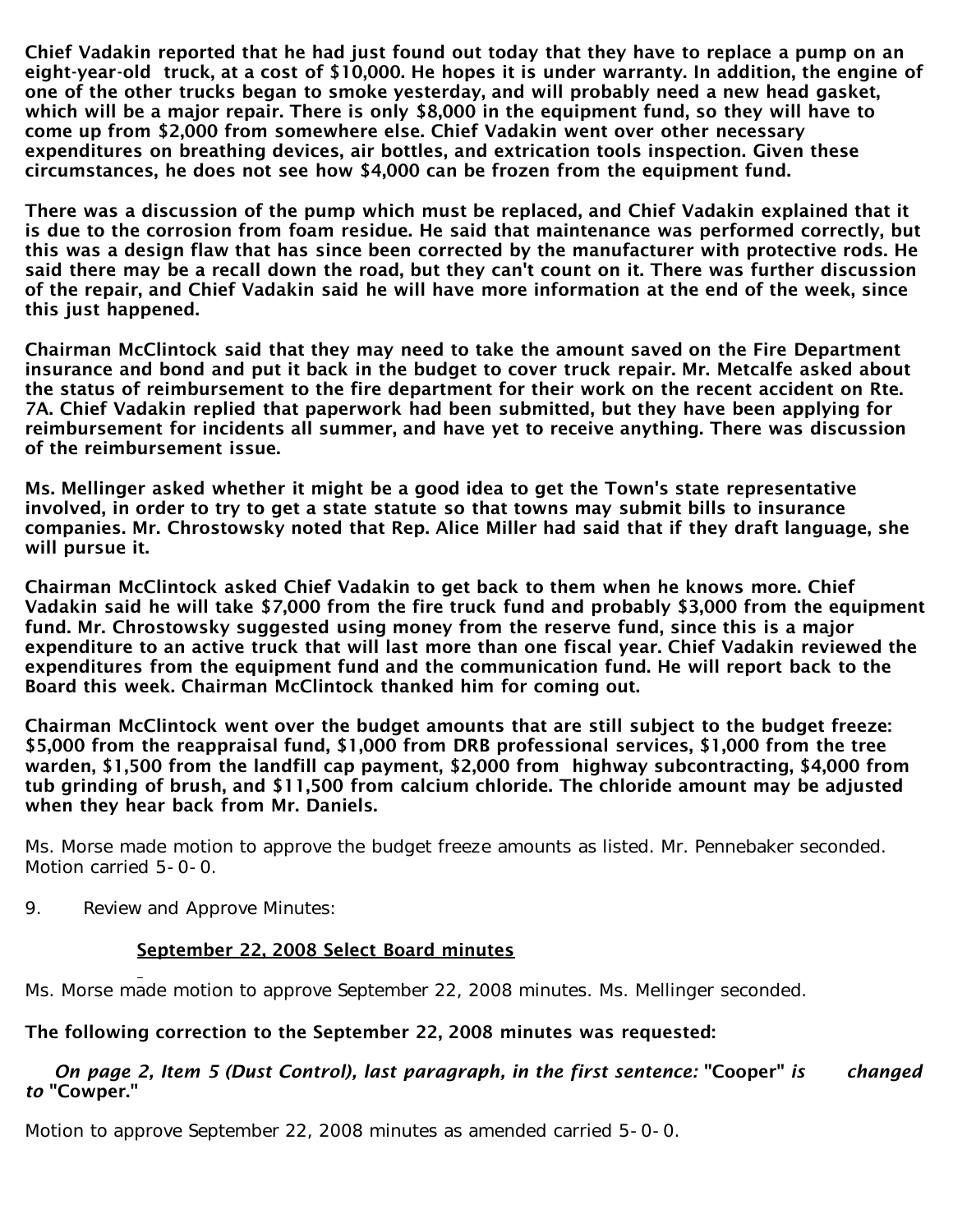10. Review and Approve Meeting Warrants:

## The following warrants were presented for approval:

### Payroll Warrant PR#13: \$ 9,471.32

Ms. Morse made motion to pay PR Warrant #13. Ms. Mellinger seconded. Motion carried 5-0-0.

### General Warrant AP#12: \$ 16,023.20 (diesel fuel, gravel, shelving for Swap Shed, electrical work)

Ms. Morse made motion to pay AP Warrant #12. Mr. Pennebaker seconded. Motion carried 5-0-0.

11. Town Administrator Update:

Mr. Chrostowsky reported that the worker's compensation premium adjustment has been submitted, and he is waiting to hear back from the insurance company. Insurance agent Dave Newell thinks they will get some money back.

Mr. Chrostowsky reported good progress on landfill cap mowing. He suggested fixing the shed at the landfill to store the mower. There was discussion of putting a larger door on the methane remediation shed that is not being used. Mr. Metcalfe asked what happened to the tin shed it had been stored in, and Mr. Chrostowsky replied that it's easier to leave the mower at the landfill. Mr. Metcalfe said that they should be putting the mower under cover every night in the tin shed, and that it is not that hard to bring it down from the landfill.

Mr. Chrostowsky reported that the swap shed is being painted and having shelves put in. New fees have been posted at the transfer station. Access stickers are being sold there and at Cole Hall. It was decided that a constable is not needed to enforce the new sticker policy. This will be handled by the attendant and by Solid Waste Committee members.

Mr. Chrostowsky reported that the trench has been dug and the conduit installed for methane remediation. Electrical work will be finished soon. Mr. Chrostowsky asked Board members to sign up for Hazardous Waste Day. He reported on sidewalk project progress and said that he is working on a historic preservation grant with Chuck Putney.

Chairman McClintock asked if they have received bids for Cole Hall roof repair. Mr. Chrostowsky replied that he is waiting for a bid from Doxsee. There was a brief discussion of budget changes. Ms. Morse said it would be useful to get this information ahead of time so they can look at it in advance. There was discussion of the possibility of separating highway and fire department fuel accounts, which are currently both under the highway department. Mr. Metcalfe suggested putting a clipboard at the pump to record amounts and department whenever a truck is refueled. All agreed that this is a good idea. Chairman McClintock and Mr. Chrostowsky will follow up on it.

12. Other Business:

Chairman McClintock stated that they received a letter from the Vermont League of Cities and Towns concerning the Transportation Advisory Committee. Mr. Chrostowsky fills one slot on the committee, and there is a vacancy for another member. Mr. Pennebaker said he will ask Planning Commission members about it, and Ms. Morse said she will be glad to do it if they are not interested. The committee determines regional highway projects.

Mr. Metcalfe asked that they get back to the plan of having each Board member bring his or her department or committee liaison to a meeting. Ms. Morse noted that recent agendas have been full, and said that her scheduled discussion of the village center designation will involve her